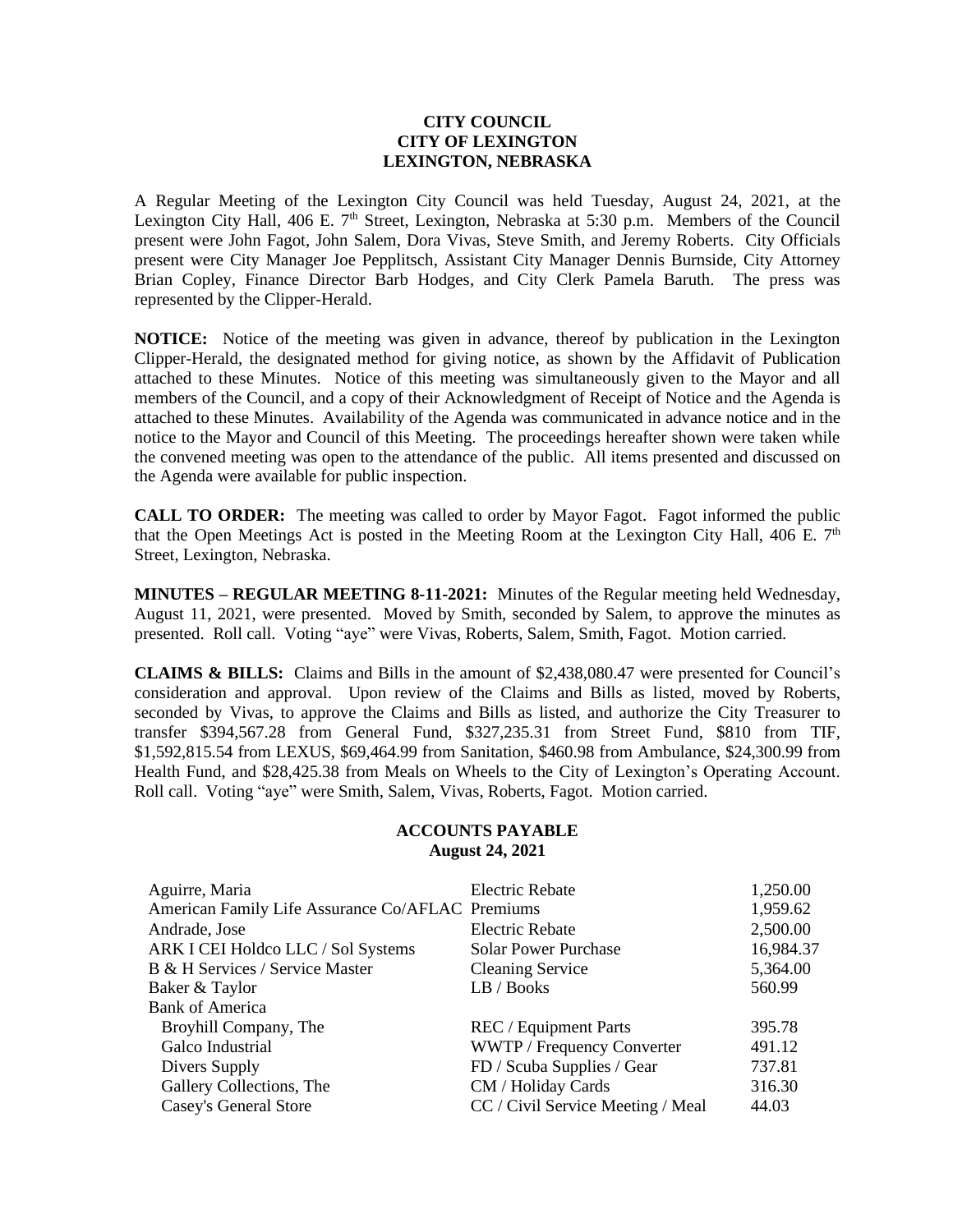| <b>United States Postal Service</b>                                                         | CM / WR / Postage                               | 116.85       |
|---------------------------------------------------------------------------------------------|-------------------------------------------------|--------------|
| Sprinkler Warehouse                                                                         | PK / Sprinkler Parts                            | 1,130.95     |
| Hurtco Technologies Inc                                                                     | WR / Equipment Parts / Tools                    | 392.96       |
| <b>Barco Municipal Products Inc</b>                                                         | ST / Portable Stop Signs                        | 176.18       |
| Bennett, Curtis W / Sign Pro                                                                | PD / Lettering & Graphics / Police Unit 160.00  |              |
| Beverly Bogle Louthan PC                                                                    | <b>Professional Fees</b>                        | 1,200.00     |
| <b>Blackburn MFG Co</b>                                                                     | LB / Custom Banners                             | 101.00       |
| Cash-Wa Distributing                                                                        | AC / MOW / Food & Supplies                      | 1,924.61     |
| <b>Caterpillar Financial Services Corporation</b>                                           | Equipment Lease/2 Loaders/Motor Grader          | 65,727.74    |
| Cengage Learning                                                                            | LB/Books                                        | 335.67       |
| Center Point Inc                                                                            | LB / Books                                      | 180.36       |
| Central States Aggregate LLC                                                                | REC / Crushed Rock                              | 1,245.22     |
| City of Lexington - General Fund                                                            | Interdepartmental Service Fee-Meals             | 25,000.00    |
| City of Lexington - Landfill                                                                | <b>Annual Landfill Fund Transfer</b>            | 30,000.00    |
|                                                                                             | <b>Sales Tax Transfer</b>                       |              |
| City of Lexington - Street Department                                                       |                                                 | 150,000.00   |
| <b>Community Development Agency</b>                                                         | <b>Annual Funding</b><br><b>Fiber Network</b>   | 50,000.00    |
| Complete Underground LLC                                                                    |                                                 | 102,684.53   |
| <b>Country Partners Coop</b>                                                                | FD / Fuel                                       | 164.83       |
| Davis Energy                                                                                | AMB / FD / Fuel / Fuel Purchase                 | 6,312.27     |
| Dell Marketing LP                                                                           | DS / EL / Computer / Monitors / Laptop 2,284.35 |              |
| Dutton-Lainson Company                                                                      | EL / Meter Socket Hubs                          | 41.09        |
| Eakes                                                                                       | EL / LB / Copier Expense                        | 1,867.29     |
| <b>Edgewater Insurance</b>                                                                  | Auto Insurance                                  | 38.00        |
| Electrical Engineering & Equipment                                                          | EL/OC/Underground Parts/Tube Lights 105.35      |              |
| Fagot Refrigeration & Electric                                                              | OC / Replace Blower Motor                       | 877.74       |
| <b>Fastenal Company</b>                                                                     | WWTP / Hardware                                 | 253.90       |
| Fyr-Tek                                                                                     | FD / Equipment Parts                            | 46.00        |
| Great Plains Uniforms LLC                                                                   | PD / Uniform Expenses                           | 2,960.00     |
| <b>Great Western Bank</b>                                                                   | LB / Petty Cash                                 | 112.11       |
| H & H Auto Parts-Team PRP                                                                   | PD / Auto Parts                                 | 130.00       |
| <b>Hach Company</b>                                                                         | WWTP / Lab Supplies                             | 475.58       |
| HD Supplies Facilities Maintenance/USA Bluebook                                             | SW / WWTP / Parts / Supplies                    | 3,292.51     |
| <b>Health Claims</b>                                                                        | Claims                                          | 10,173.62    |
| <b>Hiland Dairy Foods</b>                                                                   | MOW / Dairy Products                            | 189.34       |
| Holbein, Dahlas                                                                             | AMB/FD/Truck Maint/Fueling/Cleaning1,500.00     |              |
| Homeier Ventures LLC                                                                        | $WWTP / Tools$ 19.99                            |              |
| <b>IGS ORIX Solar I</b>                                                                     | <b>Solar Power Purchase</b>                     | 54,113.15    |
| <b>Ingram Library Services</b>                                                              | LB / Books                                      | 85.74        |
| Knapp Electric                                                                              | WWTP / AC Motor Parts / Repairs                 | 262.34       |
| Kohl, Patrick J/Kohl Welding&Machining LLC ST / Equipment Repair                            |                                                 | 20.00        |
| Komline-Sanderson                                                                           | WWTP / Equipment Parts                          | 3,579.46     |
| LEE BHM / Lexington Clipper Herald                                                          | LB / Annual Subscription                        | 98.59        |
| <b>LEXUS</b>                                                                                | <b>Utilities</b>                                | 44,927.82    |
| Mead Lumber                                                                                 | PK / Hardware / Supplies                        | 278.09       |
| Micromarketing                                                                              | LB / Books                                      | 143.98       |
| Miller & Associates Consulting Engineers PC Hike&Bike Trail Plan/DHHS Fee/Well #8 17,509.90 |                                                 |              |
| <b>Municipal Supply</b>                                                                     | WR / Parts / Tools                              | 2,064.13     |
| Nebraska Dept of Health & Human Services                                                    | EL / LIHEAP Payment Returns                     | 1,286.90     |
| Nebraska Public Power District                                                              | 0 & M                                           | 138,464.11   |
|                                                                                             | <b>Power Purchase</b>                           |              |
|                                                                                             |                                                 | 1,103,735.78 |
| Nebraskalink Holdings LLC                                                                   | LB / Internet Service                           | 15.00        |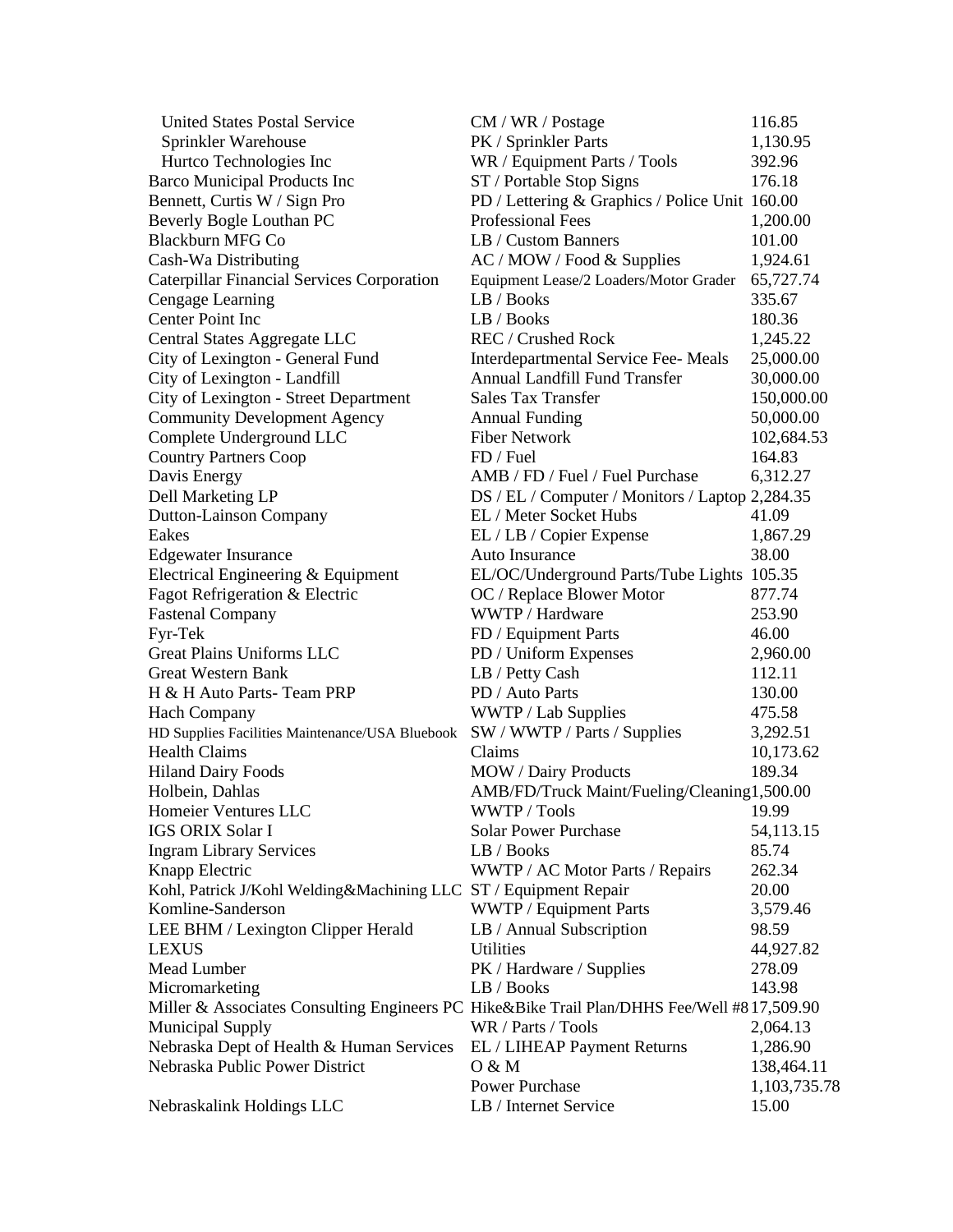| <b>OCLC</b>                                                                   | LB/Cataloging/Metadata/Worldshare                | 149.80       |
|-------------------------------------------------------------------------------|--------------------------------------------------|--------------|
| <b>Oliver Consulting</b>                                                      | LB/Computer Hardware/ Cloud Backup 1,655.00      |              |
| Paulsen Inc                                                                   | Fill Dirt/Limestone/ Road Gravel                 | 13,551.66    |
| Platte Valley Auto Mart                                                       | PD / Auto Repairs                                | 224.68       |
| <b>Platte Valley Excavating</b>                                               | ST / Transport Fill Dirt                         | 16,138.98    |
| Precision Detail / Julie Thalman                                              | FD / Cleaning Service                            | 350.00       |
| Principal                                                                     | Dental Premium                                   | 3,443.40     |
| Ramirez, German                                                               | <b>Electric Rebate</b>                           | 1,825.00     |
| Rose Holdings / Rose Equipment                                                | ST / Sweeper Parts                               | 76.65        |
| S & W Auto Parts                                                              | PK / WWTP / Equipment Parts                      | 32.66        |
| Sandry Fire Supply LLC                                                        | FD / Equipment Testing / Repairs                 | 1,656.00     |
| Shindle, Eleanor                                                              | <b>Electric Rebate</b>                           | 1,250.00     |
| <b>Standard Insurance Company</b>                                             | Life Insurance Premiums                          | 1,025.20     |
| TO Haas Tire Co                                                               | CEM/PD/PK/ST/WR/Tires/Tire Repairs 1,421.69      |              |
| <b>US</b> Foods                                                               | MOW / Food & Supplies                            | 450.02       |
| <b>Verizon Wireless</b>                                                       | <b>Cellular Service</b>                          | 370.18       |
| Village Uniform                                                               | GGC / Janitorial Supplies                        | 58.12        |
| Vogel West Inc                                                                |                                                  | 84.60        |
| VSP / Vision Service Plan                                                     | ST / Equipment Cleaner<br><b>Vision Premium</b>  |              |
|                                                                               | <b>Electric Rebate</b>                           | 1,057.60     |
| Vu, Nguyen<br>VVS Inc                                                         |                                                  | 1,250.00     |
|                                                                               | PD / Install Security / New Door                 | 419.60       |
| Complete Underground LLC                                                      | EL / Underground Boring / Trenching              | 4,443.50     |
| Cash-Wa Distributing                                                          | ST / Janitorial Supplies                         | 392.25       |
| City of Lexington                                                             | <b>Utility Franchise Fees</b>                    | 102,047.82   |
| <b>Community Development Agency</b>                                           | Sund Investments/Haul Dirt Levander Prjct 810.00 |              |
| Dan's Sanitation                                                              | <b>Sanitation Fees</b>                           | 32,383.52    |
| Davis Energy                                                                  | FD / Fuel                                        | 163.94       |
| Dawson County                                                                 | Interlocal-Dawson Co Box Culvert Rd 435          | 132,680.99   |
| Downey Drilling Inc                                                           | ST/St. Ann's East Addition/ Dewatering 5,830.00  |              |
| Eakes                                                                         | PD / Copier Expense                              | 629.53       |
| <b>Health Claims</b>                                                          | Claims                                           | 11,980.54    |
| <b>Hiland Dairy Foods</b>                                                     | <b>MOW</b> / Dairy Products                      | 269.21       |
| Holbein Lawn Service                                                          | DS / Abatement / Mowing                          | 300.00       |
| Holmes Plumbing & Heating Supply Co                                           | SW / Sump Pump                                   | 155.61       |
| Lexington City Payroll Account                                                |                                                  |              |
| Payroll                                                                       | Wages                                            | 167,132.68   |
| Social Security                                                               | Employer Portion / FICA Med                      | 12,485.17    |
| Union Bank & Trust                                                            | <b>Employer Portion / Pension</b>                | 4,922.02     |
| Union Bank & Trust                                                            | <b>Police Pension</b>                            | 3,075.66     |
| <b>ICMA</b>                                                                   | <b>City Manager Pension</b>                      | 951.23       |
| Miller & Associates Consulting Engineers PC AC/ND/PK/SA/Professional Services |                                                  | 26,652.62    |
| <b>O'Reilly Auto Parts</b>                                                    | CEM / Parts                                      | 19.75        |
| Paulsen Inc                                                                   | PK / Limestone                                   | 4,071.00     |
| Phillips, Jim / Jim Phillips Construction                                     | EL/ST/WR/Street/Sidewalk/Repairs                 | 20,980.00    |
| S & W Auto Parts                                                              | PK / Parts                                       | 5.64         |
| <b>TASC</b>                                                                   | <b>Administrative Fees</b>                       | 187.21       |
| Tri City Printers Inc / Tri-City Tribune                                      | LB / Annual Subscription                         | 31.50        |
| Union Bank & Trust                                                            | 2021 Fee Notices                                 | 167.00       |
| <b>US</b> Foods                                                               | MOW / Food & Supplies                            | 412.19       |
|                                                                               |                                                  |              |
|                                                                               | TOTAL CLAIMS:                                    | 2,438,080.47 |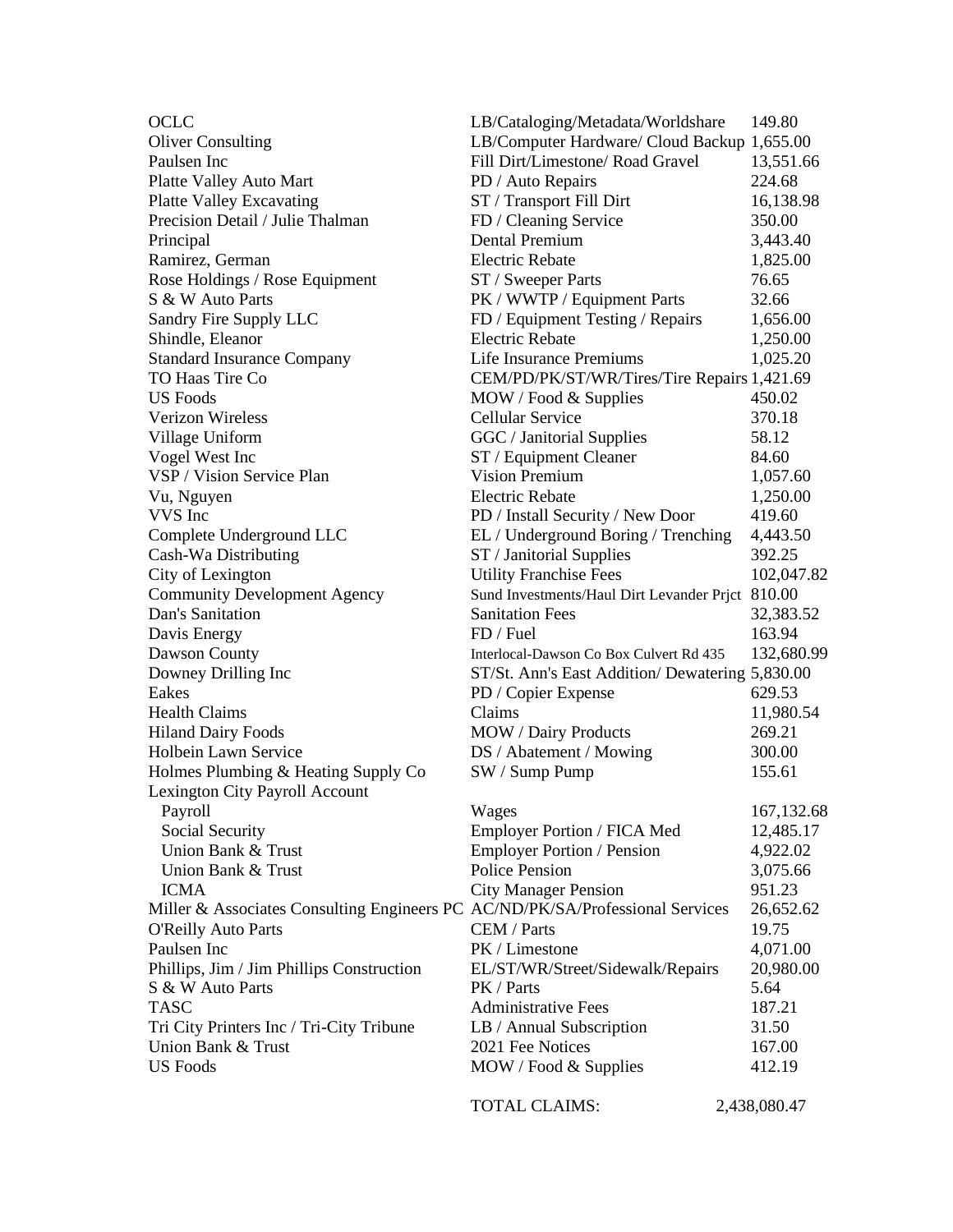**FINANCIAL REPORT:** Moved by Salem, seconded by Roberts, to accept the financial report for July 2021. Roll call. Voting "aye" were Vivas, Smith, Roberts, Salem, Fagot. Motion carried.

**RESOLUTION:** Resolution No. 2021-20 was presented. Pepplitsch reviewed the Land and Water Conservation Fund application process. Following discussion, moved by Salem, seconded by Smith, to approve Resolution 2021-20. Roll call. Voting "aye" were Vivas, Roberts, Smith, Salem, Fagot. Motion carried.

## **RESOLUTION NO. 2021 – 20**

## **A RESOLUTION OF THE CITY OF LEXINGTON, NEBRASKA, ON ACQUISTION OR DEVELOPMENT FOR OUTDOOR RECREATION.**

The City of Lexington, Nebraska proposes to apply for federal assistance from the Land and Water Conservation Fund program for the purpose of developing a new nature-based 7-acre neighborhood park featuring a 1.3-acre groundwater fed ADA accessible fishing pond. Other amenities include a walking trail connected to the existing trail network, wetland-based native vegetative buffer around the shore, and native vegetation throughout the park to protect water quality and maintain access.

The Mayor is authorized to sign documents to obtain financial assistance, including a Project Agreement with the State of Nebraska and the National Park Service.

The City of Lexington, Nebraska will, within thirty (30) days following federal approval, obtain the necessary consultant or appraisal service for this project as directed and as required by Nebraska Game and Parks Commission staff.

The City of Lexington, Nebraska has budgeted or currently has available its 50 percent match of the proposed total project funds and will allocate these funds toward this project upon project approval by the Nebraska Game and Parks Commission.

The City of Lexington, Nebraska has the financial capability to operate and maintain the completed project and park property in a safe, attractive and sanitary manner.

The City of Lexington, Nebraska will not discriminate against any person on the basis of race, color, age, religion, disability, sex or national origin in the use of any property or facility acquired or developed pursuant to the project proposal, and shall comply with the terms and intent of Title VI of the Civil Rights Act of 1964, P.L. 88-354 (1964), and any of the regulations promulgated pursuant to such Act by the Secretary of the interior and contained in 43 CFR 17.

No property acquired and/or developed under this project shall, without the approval of the Nebraska Game and Parks Commission and the Secretary of the Interior, be converted to other than public outdoor recreation use. And, such approval may be granted only if it is in accord with the then existing Statewide Comprehensive Outdoor Recreation Plan (SCORP), and only upon such conditions as deemed necessary to assure the substitution of other outdoor recreation properties of at least equal fair market value and of reasonable equivalent usefulness and location.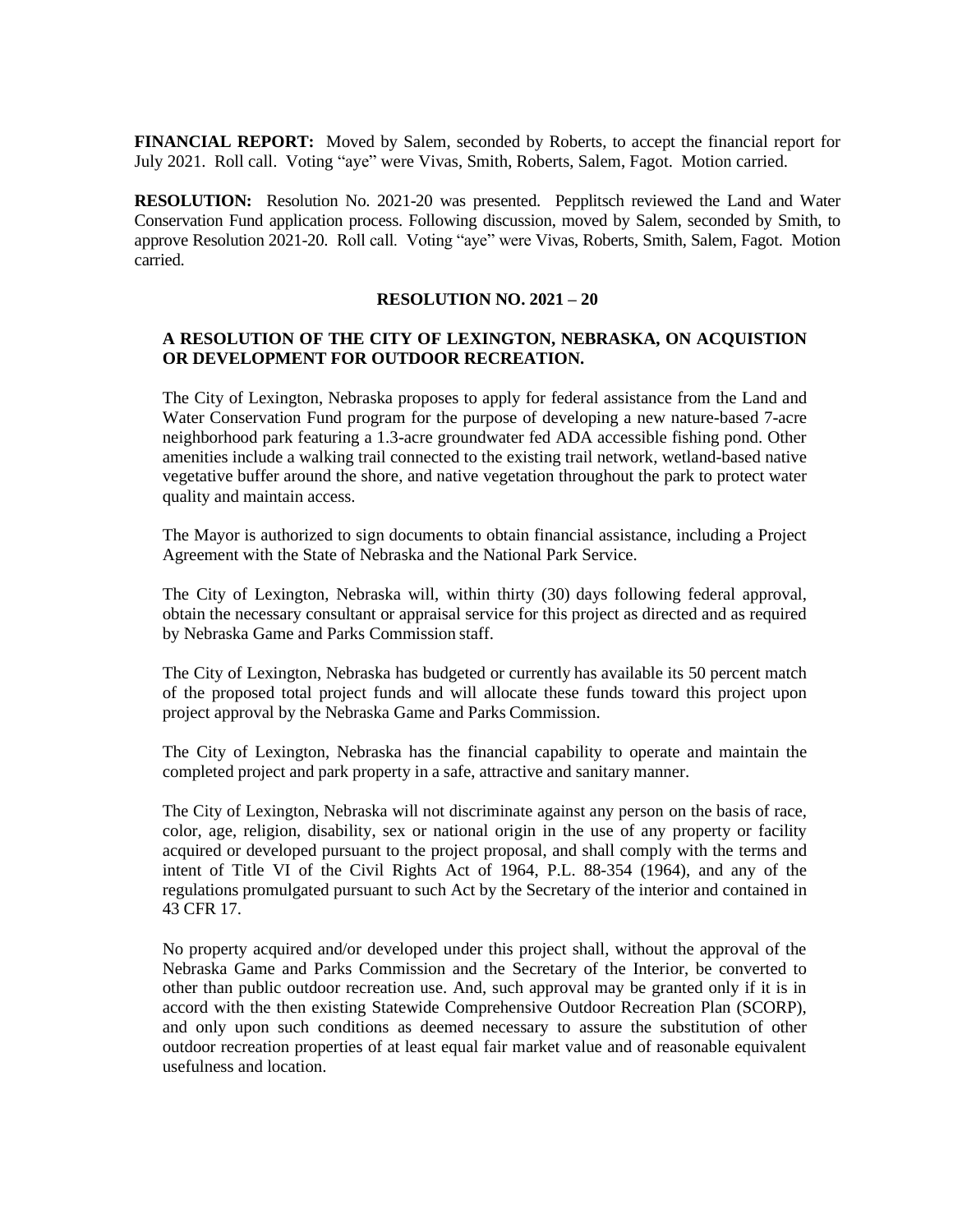The City of Lexington, Nebraska will replace the land in the event of a conversion in use in accordance with Section 6(f)(3) of the Land and Water Conservation Fund Act of 1965, as amended.

The City of Lexington, Nebraska agrees to comply with all State and Federal requirements and standards where they can be applied in making the facilities developed under this project, and all future projects, accessible to and usable by the disabled.

This is to certify that this resolution is a true copy of the original document that was adopted and passed by the City of Lexington, Nebraska at a duly advertised public meeting held this 24th day of August, 2021.

**ORDINANCE:** Ordinance No. 2437 entitled "**AN ORDINANCE AUTHORIZING THE ISSUANCE OF HIGHWAY ALLOCATION BONDS OF THE CITY OF LEXINGTON, NEBRASKA, IN THE PRINCIPAL AMOUNT OF NOT TO EXCEED ONE MILLION FIVE HUNDRED TWENTY-FIVE THOUSAND DOLLARS (\$1,525,000) FOR THE PURPOSE OF PAYING THE COSTS OF CERTAIN STREET IMPROVEMENTS AND RELATED IMPROVEMENTS WITHIN THE CITY OF LEXINGTON, NEBRASKA; PRESCRIBING THE FORM OF SUCH BONDS TO BE ISSUED AND AUTHORIZING OFFICERS OF THE CITY TO APPROVE CERTAIN FINAL TERMS OF THE BONDS; PLEDGING FUNDS TO BE RECEIVED BY THE CITY FROM THE STATE OF NEBRASKA HIGHWAY ALLOCATION FUND FOR THE PAYMENT OF SAID BONDS; PROVIDING FOR THE LEVY OF TAXES TO PAY THE INTEREST ON AND PRINCIPAL OF SUCH BONDS IF NECESSARY; AND PROVIDING FOR PUBLICATION OF THIS ORDINANCE IN PAMPHLET FORM; AND RELATED MATTERS"** was presented. Brad Slaughter, Piper Sandler & Co., reviewed details of Highway Allocation Bonds in the amount of \$1.525 million for 5 years at a rate of under 1%. Following discussion, moved by Salem, seconded by Vivas, to suspend the requirement of reading of an ordinance on three separate occasions. Roll call. Voting "aye" were Smith, Roberts, Vivas, Salem, Fagot. Motion carried.

Ordinance No. 2437 was presented on Final reading. Moved by Vivas, seconded by Salem, to approve Ordinance No. 2437 on final reading. Roll call. Voting "aye" were Smith, Roberts, Salem Vivas, Fagot. Motion carried.

**BUDGET HEARING:** Moved by Roberts, seconded by Smith, to schedule a hearing for the FY 2021-2022 budget on Tuesday, September 7, 2021, at 5:30 p.m. Roll call. Voting "aye" were Vivas, Salem, Smith, Roberts, Fagot. Motion carried.

**CDBG GRANT PACKAGE:** Pepplitsch reviewed documents related to CDBG #20-EMCV-008 St. Ann's Catholic Church Parish Center Renovations Project for Council consideration. These documents included Memorandum of Understanding, Subrogation Agreement, and CDBG Grant Agreement. Following discussion, moved by Roberts, seconded by Smith, to approve the Memorandum of Understanding, Subrogation Agreement, and CDBG Grant Agreement as presented, and authorize execution of all required documents. Roll call. Voting "aye" were Vivas, Salem, Smith, Roberts, Fagot. Motion carried.

**CDBG ADMINISTRATIVE SERVICES:** Pepplitsch reviewed the selection committee recommendation on proposals submitted for grant administrative and construction management services for CDBG #20-EMCV-008. Following discussion, moved by Salem, seconded by Roberts, to award grant administrative and construction management services for Grant #20-EMCV-008 to Cozad